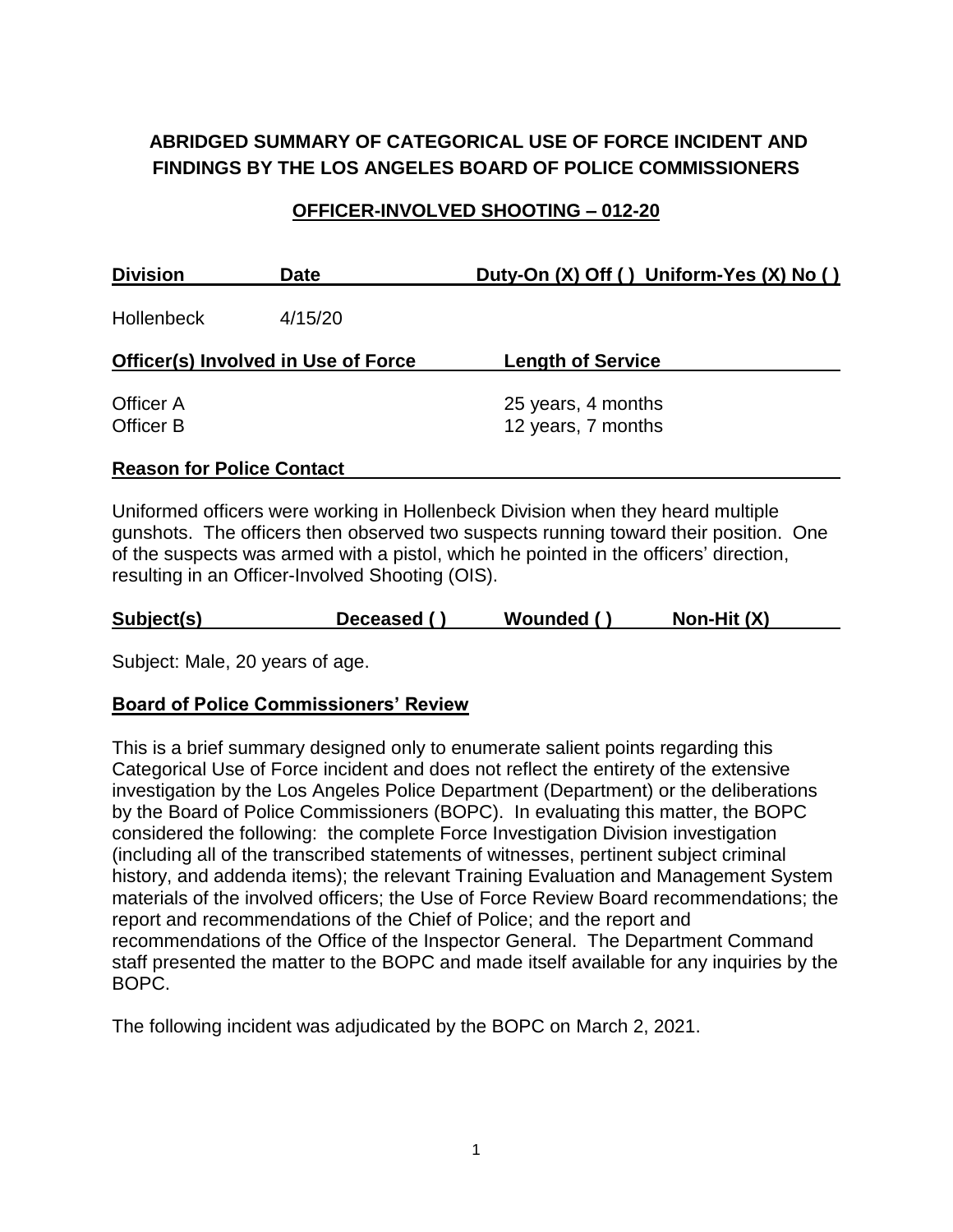#### **Incident Summary**

Uniformed Officer B, driver, and Officer A, passenger, were assigned to conducting crime suppression in Hollenbeck Division due to a recent uptick in gang-related shootings. The officers were in a dual purpose, silver Sport Utility Vehicle (SUV).

Officers A and B had been assigned to a specialized division for four and one-half years and ten years, respectively. During their tenure at the specialized division, they had been assigned the same platoon and at the time of this incident they had been assigned as partners for approximately two months. As platoon members they participated in divisional training and more specifically, as partners, they routinely discussed tactics. They covered topics such as PATROL, contact and cover and foot pursuits and often debriefed their own incidents as well as critical incidents in and around the Department.

At approximately 2300 hours, the officers were travelling north in their patrol SUV. Both officers had their windows down. Upon approaching the intersection, Officers A and B heard what they believed to be multiple gunshots. According to Officer B, he/she heard approximately six to eight gunshots, while Officer A believed he/she heard approximately five gunshots.

According to the officers, at the time of the gunshots they were unable to see who was shooting or what was occurring. The closed business on their left (west) had a six-foot six-inch high perimeter fence comprised of corrugated metal while the closed business on their right (east) had a perimeter fence comprised of chain link fencing with vehicles parked within the property. Both businesses had their fence lines adjacent to the sidewalks, thereby hindering the officers' views to the east and the west.

As Officer B stopped the police vehicle at the south edge of an intersection, he/she and Officer A looked to their left (west) and saw two males (Subjects 1 and 2) on the south sidewalk running in their direction. According to Officer B, he/she saw two people lying on the ground beyond the two males running in his/her direction, while Officer A saw one person down on the ground.

According to both officers, based on the totality of hearing the gunfire, followed by seeing potential victims lying on the ground and two potential suspects running away from those victims, they believed that a shooting had just occurred.

Officer B placed his/her vehicle in park and immediately identified that Subject 1 was running with a pistol in his hand. According to Officer B, although he/she was not positive, he/she believed the pistol was in Subject 1's left hand. Believing that a gangrelated shooting had just occurred, and the armed suspects of that shooting were running directly at him/her, Officer B unholstered his/her pistol with his/her right hand as he/she remained seated in the police vehicle. He/she considered opening his/her door and stepping out; however, he/she quickly discarded that idea as he/she believed in doing so, he/she would not have any cover as Subject 1 and Subject 2 were running directly at him/her. Officer B brought his/her pistol across his/her body towards his/her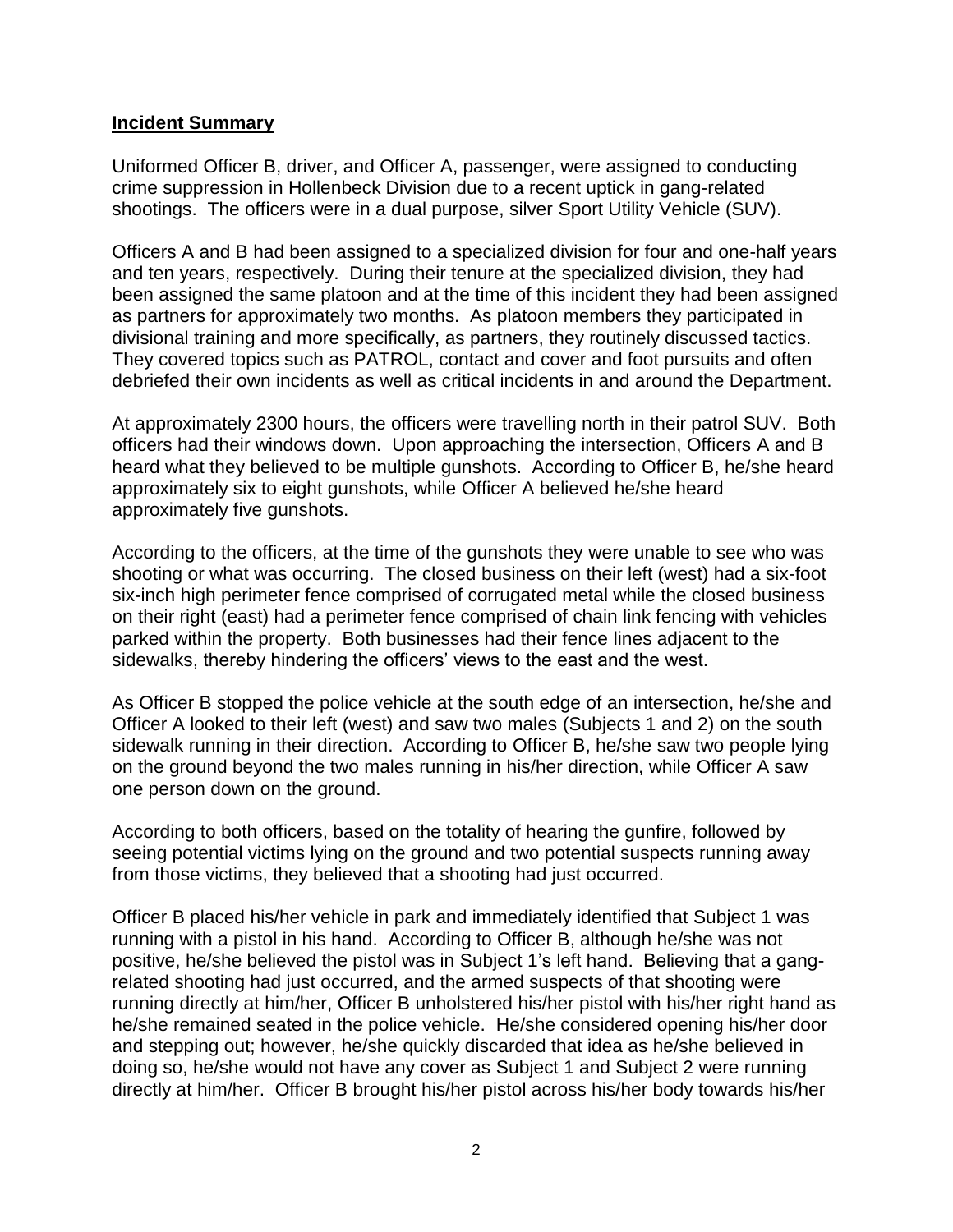driver's side window. He/she acquired a two-handed grip as he/she twisted his/her body to the left toward Subjects 1 and 2.

Simultaneously, as Officer B was unholstering his/her pistol, Officer A opened his/her passenger side door and exited the police vehicle. Officer A stepped out adjacent to a vehicle parked facing north along the east curb and immediately observed a male seated in the driver's seat. According to video surveillance, Officer A moved north toward the front bumper and across the front of that vehicle to the sidewalk before the vehicle immediately drove off eastbound out of sight.

Officer A redeployed to the right rear corner of his/her police vehicle and now clearly identified Subjects 1 and 2 near the southwest corner. Officer A saw that Subject 1 was running with a pistol in his hand; although, he/she could not remember which hand. Believing that a shooting had just occurred and that Subjects 1 and 2 were suspects in that shooting, Officer A unholstered his/her pistol with his/her right hand.

According to the officers, the encounter with Subjects 1 and 2 occurred almost immediately after hearing the initial gunshots. As a result, neither officer had a chance to communicate with each other about what they were hearing or seeing, they did not have a chance to broadcast any information to Communications Division, or to identify themselves or give any verbal commands to the suspects.

According to Officer B, Subject 1 was running toward him/her and looking directly at him/her as he began to raise what Officer B believed was his left hand holding the pistol and pointed it in his/her direction. At about this time, Subject 1 turned to run south on the west sidewalk. However, according to Officer B, Subject 1 ran south and looked back toward him/her (Officer B) with his arm extended out as he continued to point the pistol at him/her. Seeing that Subject 1 was armed with a pistol and believing he had the proclivity to use it, Officer B believed that Subject 1 was intent on shooting him/her. In immediate defense of his/her and Officer A's life, Officer B fired two rounds at Subject 1 in a southwesterly direction from an approximate distance of 30 feet. Officer B aimed at Subject 1's upper torso; however, both fired projectiles missed Subject 1 and impacted the corrugated metal fencing beyond him.

Officer B's BWV was turned off at the time of the OIS. According to Officer B, it had been his/her practice to shut down his/her BWV after an activation to ensure it had stopped recording. He/she would then immediately turn the camera to the "on" position. Prior to the OIS, Officer B had the camera shut down. At the time of the OIS, Officer B did not have time to immediately activate his/her camera, as the events unfolded rapidly. After the OIS, Officer B powered on the BWV and activated the camera; therefore, his/her video did not have a two-minute buffer and did not capture the OIS.

According to Officer A, as Subject 1 turned the corner and ran south, Subject 1 was moving his arms in a running/pumping motion with the pistol in his hand. However, Officer A believed Subject 1 was intent on shooting at him/her when he (Subject 1) raised the pistol toward him/her (Officer A). At that moment, in immediate defense of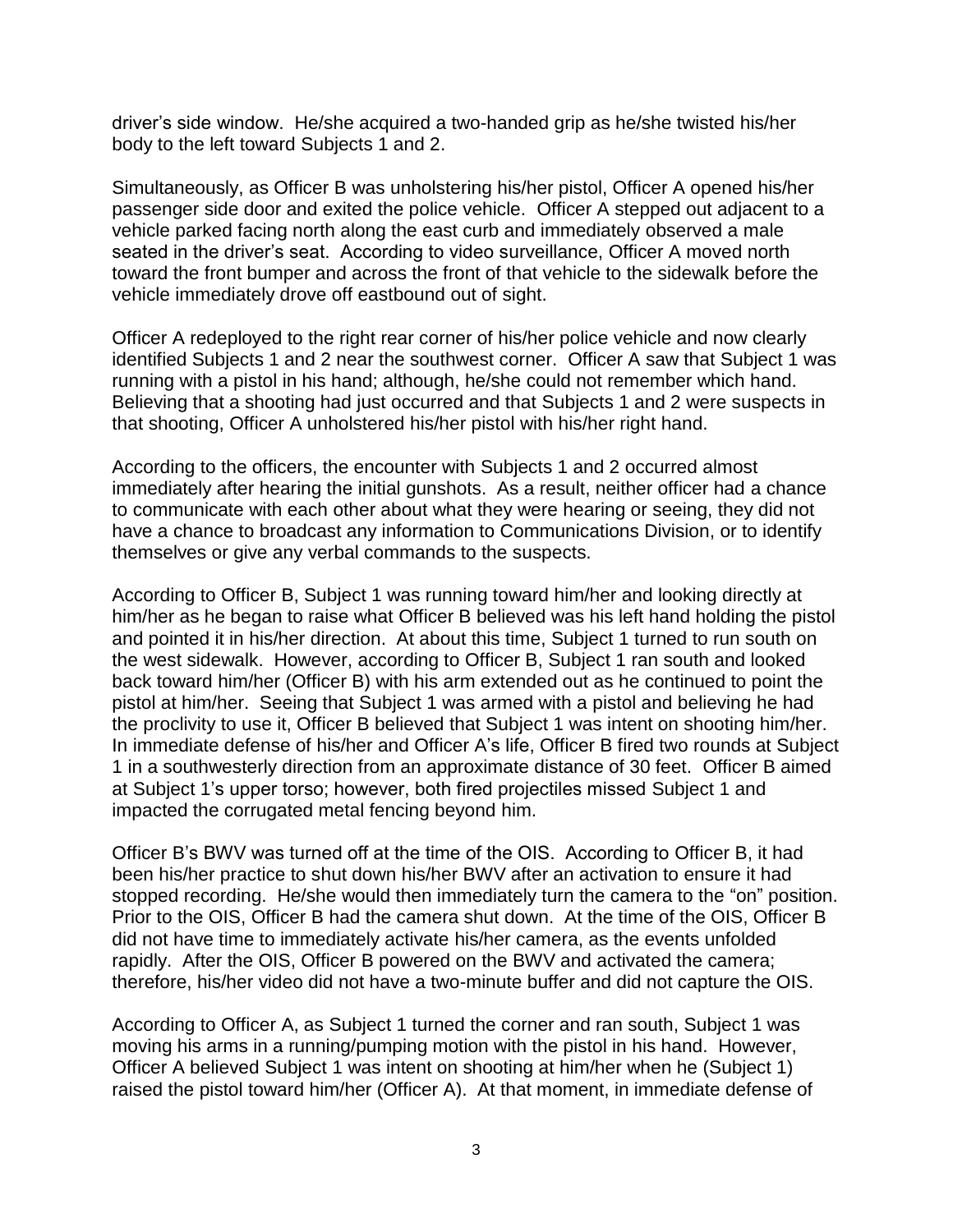his/her life, he/she fired one round in a southwesterly direction at Subject 1's center body mass from an approximate distance of 32 feet. The fired projectile missed Subject 1 and impacted the corrugated metal fencing located beyond him.

According to Officer A, he/she believed he/she fired his/her pistol at Subject 1 from a position near the rear corner panel of his/her police vehicle as he (Subject 1) was running south on the sidewalk.

An analysis of physical evidence at the crime scene determined that Officer A was further south of the rear corner panel of his/her police vehicle. This analysis could not identify Officer A's exact position as being in the street or on the east sidewalk at the time he/she fired his/her pistol at Subject 1.

Officer A's BWV was powered on at the time of the OIS; however, upon exiting the vehicle his/her camera was dislodged from its carrier. The BWV camera fell onto the street. Officer A noticed his/her BWV camera had fallen off when he/she attempted to active the camera. Officer A believed he/she attempted to activate the camera just after he/she fired his/her pistol.

Subjects 1 and 2 continued to run south concealed behind vehicles parked along the west curb. Officer A broadcast the "Officer needs help, shots fired" call and requested an RA (Rescue Ambulance).

Officers C and D were one of the first units to respond to the scene. Officer C approached Officer A, who directed him/her to Victim A and Victim B. Both victims were approximately 150 feet west, laying on the south curb and sidewalk area of the cross street.

Both Officers A and B advised responding officers that the victims were on the cross street while the suspects were last seen running south. Officers A and B established a perimeter for the outstanding suspects. The perimeter encompassed an approximate four block area.

Sergeant A arrived and separated Officers A and B, and obtained a Public Safety Statement (PSS) from Officer B. Sergeant B arrived and obtained a PSS from Officer A.

An Air Support Division unit responded to assist with managing the perimeter and providing aerial support.

Sergeant C arrived on the scene and broadcast and established him/herself as the Incident Commander. A Command Post (CP) was established.

Once the perimeter was established, additional resources were requested. Metropolitan Division K9 units responded to the scene to conduct a search for the suspects. Officer E led one of the established K-9 search teams. After a systematic search, Subject 1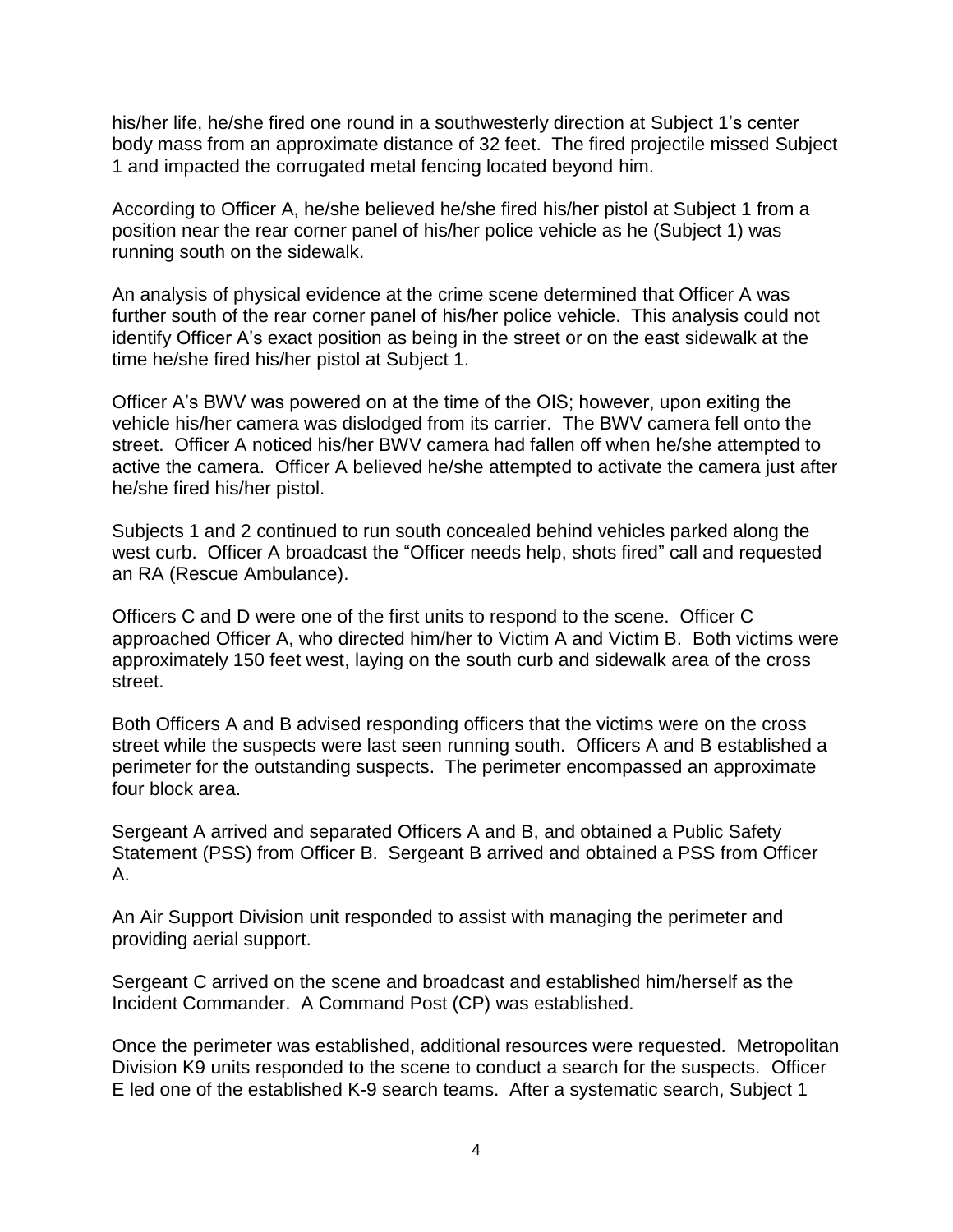was located. Subject 1 moved back and forth from the roof of the residence, to an adjacent storage container.

Officer F verbalized with Subject 1 to surrender, as he was surrounded by officers as well as the K9 police dogs. After approximately 15 minutes of verbalizing with Subject 1, he surrendered to Officer G who was atop the storage container. Subject 1 stepped onto the container from the roof. Officer G assisted in lowering Subject 1 to the ground; Officer F took him into custody without incident.

Los Angeles Fire Department personnel arrived at scene and transported Victims A and B to the hospital for multiple gunshot wounds. Victim B succumbed to his injuries and was pronounced deceased at the hospital.

| <b>NAME</b>      | TIMELY BWV   FULL 2-<br><b>ACTIVATION</b> |       | <b>IBWV</b><br><b>IMINUTE RECORDING</b><br><b>BUFFER OF ENTIRE</b><br><b>INCIDENT</b> | <b>TIMELY</b><br><b>IDICVS</b><br><b>ACTIVATION OF ENTIRE</b> | <b>IDICVS</b><br><b>IRECORDING</b><br><b>INCIDENT</b> |
|------------------|-------------------------------------------|-------|---------------------------------------------------------------------------------------|---------------------------------------------------------------|-------------------------------------------------------|
| <b>Officer A</b> | No                                        | $No*$ | Yes                                                                                   | N/A                                                           | N/A                                                   |
| <b>Officer B</b> | No                                        | No    | <b>No</b>                                                                             | N/A                                                           | N/A                                                   |

## **Body Worn Video (BWV) and DICVS Policy Compliance**

\* Officer A's BWV device was powered on at the time of the incident and, as such, would have captured the full 2-minute buffer period had it been activated during the incident. However, the device was dislodged from Officer A's uniform as he/she exited the police vehicle and was never activated.

#### **Los Angeles Board of Police Commissioners' Findings**

The BOPC reviews each Categorical Use of Force incident based upon the totality of the circumstances, namely all of the facts, evidence, statements and all other pertinent material relating to the particular incident. In every case, the BOPC makes specific findings in three areas: Tactics of the involved officer(s); Drawing/Exhibiting of a firearm by any involved officer(s); and the Use of Force by any involved officer(s). Based on the BOPC's review of the instant case, the BOPC made the following findings:

## **A. Tactics**

The BOPC found Officers A and B's tactics to warrant a finding of Tactical Debrief.

## **B. Drawing and Exhibiting**

The BOPC found Officers A and B's drawing and exhibiting of a firearm to be In Policy.

## **C. Lethal Use of Force**

The BOPC found Officers A and B's lethal use of force to be In Policy.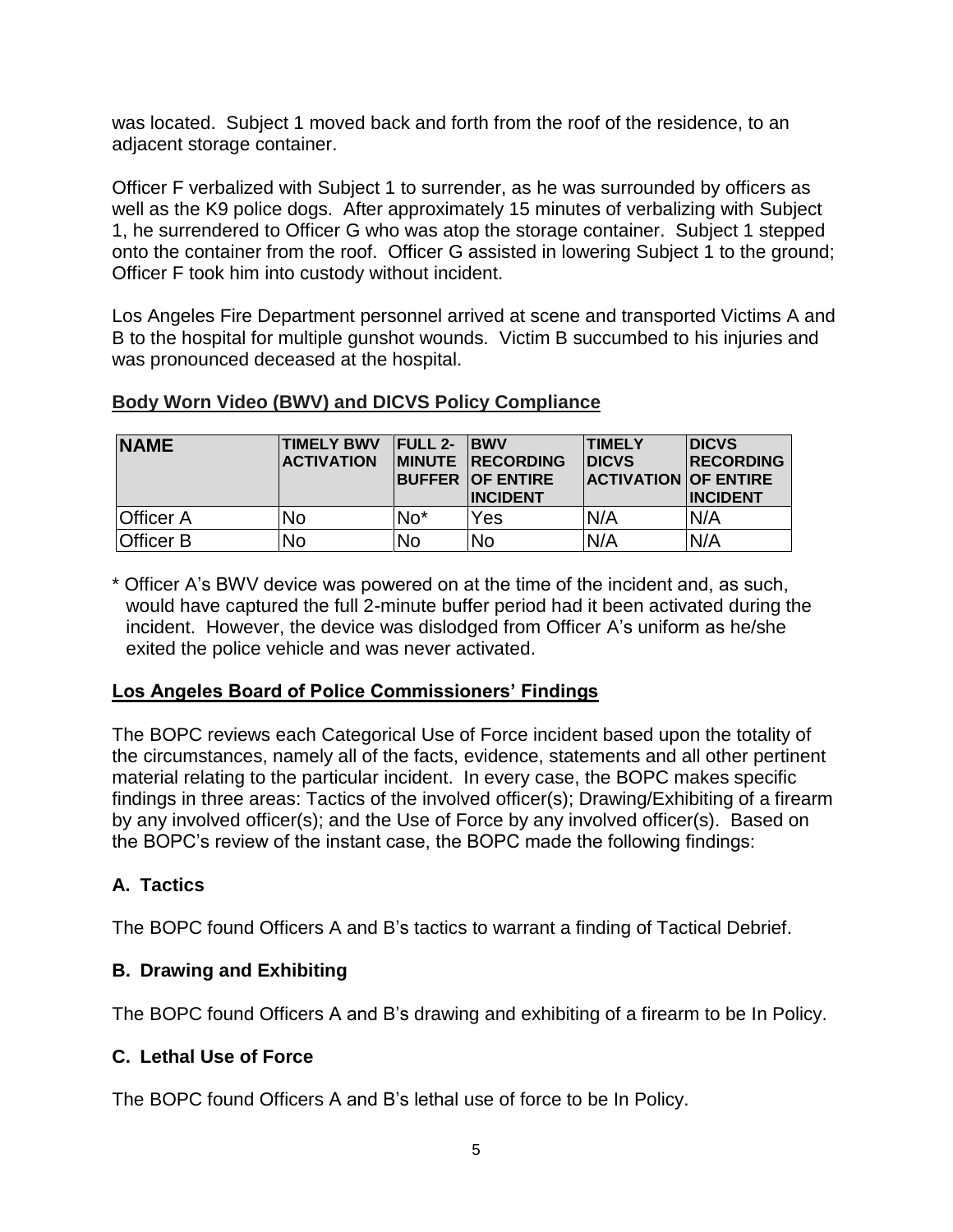## **Basis for Findings**

In making its decision in this matter, the Commission is mindful that every "use of force by members of law enforcement is a matter of critical concern both to the public and the law enforcement community. It is recognized that some individuals will not comply with the law or submit to control unless compelled to do so by the use of force; therefore, law enforcement officers are sometimes called upon to use force in the performance of their duties. It is also recognized that members of law enforcement derive their authority from the public and therefore must be ever mindful that they are not only the guardians, but also the servants of the public. The Department's guiding principle when using force shall be reverence for human life. Officers shall attempt to control an incident by using time, distance, communications, and available resources in an effort to deescalate the situation, whenever it is safe, feasible, and reasonable to do so. As stated below, when warranted, Department personnel may use objectively reasonable force to carry out their duties. Officers may use deadly force only when they reasonably believe, based on the totality of circumstances, that such force is necessary in defense of human life.

Officers who use unreasonable force degrade the confidence of the community we serve, expose the Department and fellow officers to physical hazards, violate the law and rights of individuals upon whom unreasonable force or unnecessary deadly force is used, and subject the Department and themselves to potential civil and criminal liability. Conversely, officers who fail to use force when warranted may endanger themselves, the community and fellow officers." (Special Order No. 4, 2020, Policy on the Use of Force - Revised.)

The Commission is cognizant of the legal framework that exists in evaluating use of force cases, including the United States Supreme Court decision in Graham v. Connor, 490 U.S. 386 (1989), stating that:

"The reasonableness of a particular use of force must be judged from the perspective of a reasonable officer on the scene, rather than with the 20/20 vision of hindsight. The calculus of reasonableness must embody allowance for the fact that police officers are often forced to make splitsecond judgments – in circumstances that are tense, uncertain and rapidly evolving – about the amount of force that is necessary in a particular situation."

The Commission is further mindful that it must evaluate the actions in this case in accordance with existing Department policies. Relevant to our review are Department policies that relate to the use of force:

**Use of De-Escalation Techniques**. It is the policy of this Department that, whenever practicable, officers shall use techniques and tools consistent with Department deescalation training to reduce the intensity of any encounter with a Subject and enable an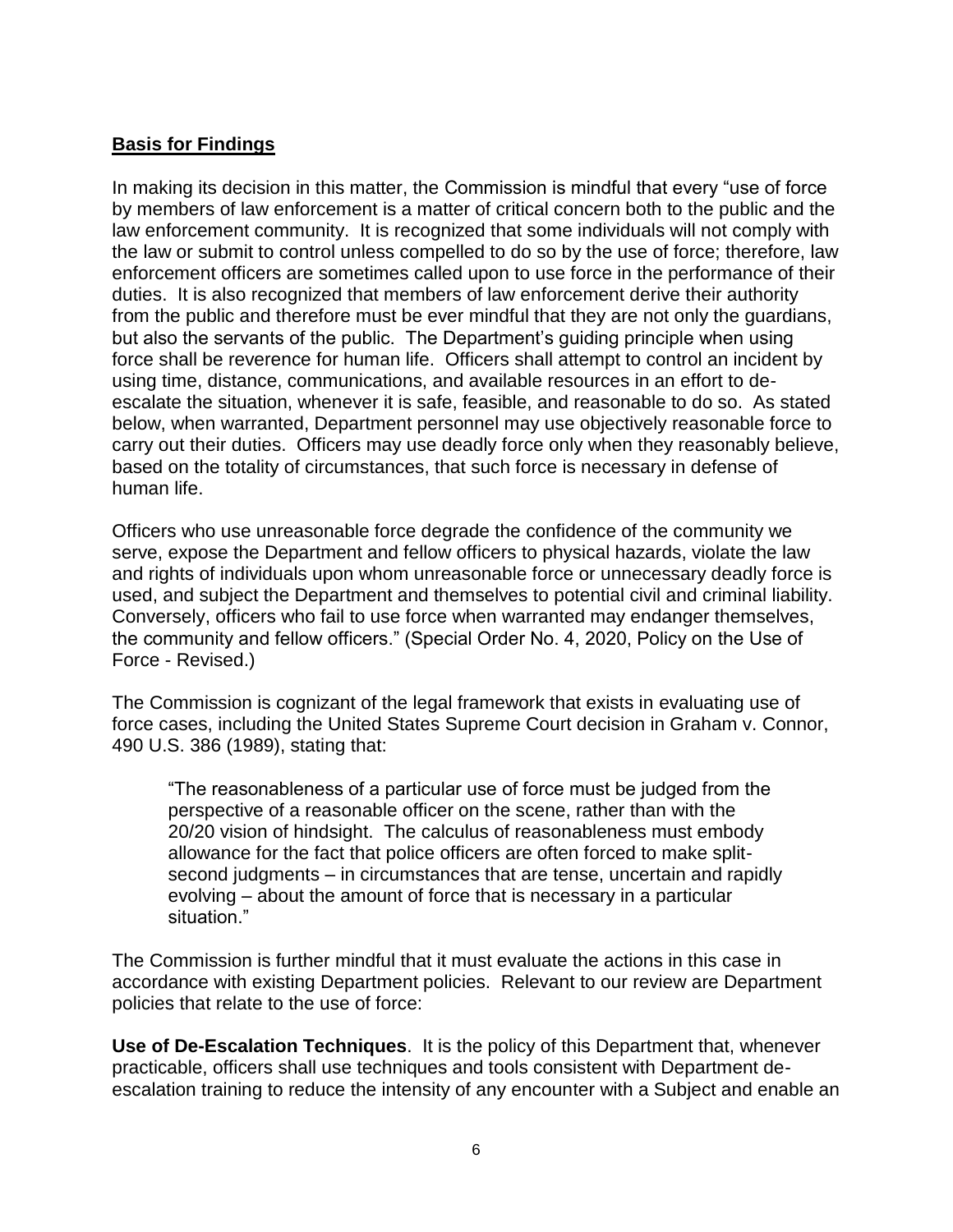officer to have additional options to mitigate the need to use a higher level of force while maintaining control of the situation.

**Use of Force – Non-Deadly.** It is the policy of the Department that personnel may use only that force which is "objectively reasonable" to:

- · Defend themselves;
- · Defend others;
- · Effect an arrest or detention;
- · Prevent escape; or,
- · Overcome resistance.

**Use of Force – Deadly.** It is the policy of the Department that officers shall use deadly force upon another person only when the officer reasonably believes, based on the totality of circumstances, that such force is necessary for either of the following reasons:

- To defend against an imminent threat of death or serious bodily injury to the officer or another person; or,
- To apprehend a fleeing person for any felony that threatened or resulted in death or serious bodily injury, if the officer reasonably believes that the person will cause death or serious bodily injury to another unless immediately apprehended. Where feasible, a peace officer shall, prior to the use of force, make reasonable efforts to identify themselves as a peace officer and to warn that deadly force may be used, unless the officer has objectively reasonable grounds to believe the person is aware of those facts.

In determining whether deadly force is necessary, officers shall evaluate each situation in light of the particular circumstances of each case and shall use other available resources and techniques if reasonably safe and feasible.

**Note:** Because the application of deadly force is limited to the above scenarios, an officer shall not use deadly force against a person based on the danger that person poses to themselves, if an objectively reasonable officer would believe the person does not pose an imminent threat of death or serious bodily injury to the officer or another person.

**The Department's Evaluation of Deadly Force.** The Department will analyze an officer's use of deadly force by evaluating the totality of the circumstances of each case consistent with the California Penal Code Section 835(a), as well as the factors articulated in Graham v. Connor. (Special Order No. 4, 2020, Policy on the Use of Force - Revised.)

An officer's decision to draw or exhibit a firearm should be based on the tactical situation and the officer's reasonable belief that there is a substantial risk that the situation may escalate to the point where deadly force may be justified. (Los Angeles Police Department Manual.)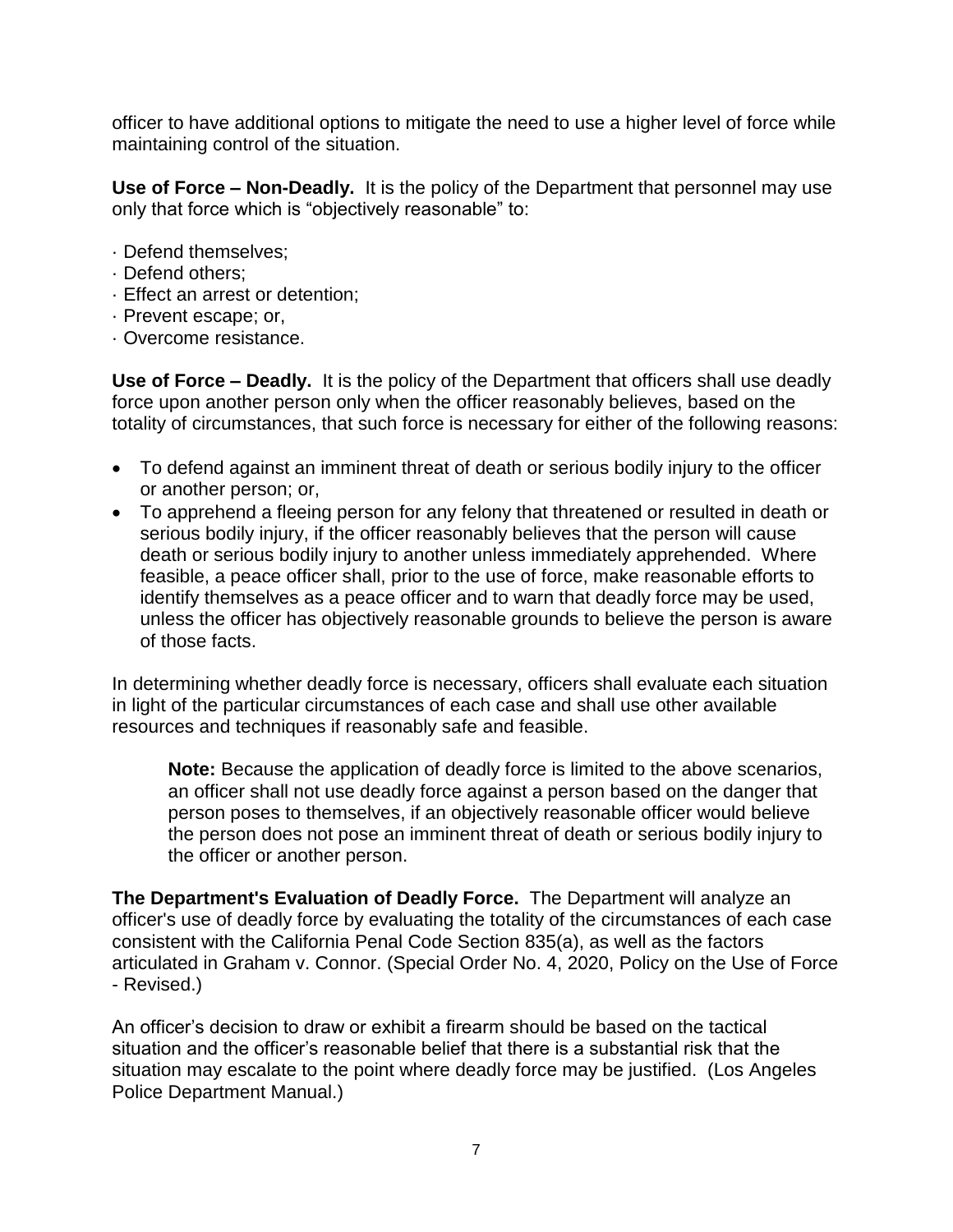## **A. Tactics**

#### *Tactical De-Escalation Techniques*

- *Planning*
- *Assessment*
- *Time*
- *Redeployment and/or Containment*
- *Other Resources*
- *Lines of Communication (Use of Force - Tactics Directive No. 16, October 2016, Tactical De-Escalation Techniques)*

Tactical de-escalation does not require that an officer compromise his/her safety or increase the risk of physical harm to the public. De-escalation techniques should only be used when it is safe and prudent to do so.

**Planning –** Prior to the date of this incident, Officers A and B were assigned partners who had been working together for approximately two months. Prior to their partnership, Officers A and B were assigned to the same platoon for approximately three years. Officers A and B discussed tactical concepts over the course of their partnership. Officer A stated those discussions included the "four C's of tactics" which are "control, containment, communication, and coordination."

Additionally, Officers A and B discussed tactics as it related to the immediate defense of their lives and another tactical concept known as BALKS, which Officer A stated was an acronym for "background, age, last resort, knowledge, and seriousness of the crime." On the date of this incident, Officers A and B had discussed the importance of ensuring their BWV devices were always powered. The BOPC noted that unbeknownst to Officers A and B, they had unexpectedly arrived at the scene during the commission of a homicide in which Subject 1 was involved. This sudden encounter limited the opportunity for Officers A and B to pre-plan their response to this specific incident. However, when Subject 1 ran towards Officers A and B while pointing a handgun at them, as described by Officers A and B, Officers A and B worked cohesively. Officer A described how he/she understood his/her role in the incident as one of cover and that he/she needed to secure the scene as his/her partner, Officer B, addressed the threat that Subject 1 posed to them both.

The BOPC noted that Officers A and B articulated the numerous tactical conversations which took place during their two-month partnership as well as their three year assignment to the same platoon in which they trained together. Officer B stated that only "seconds, milliseconds" had gone by from the time they heard the gunfire to the time Subject 1 ran in their direction while pointing a handgun at Officers A and B. However, Officer A was able to develop a plan based on previous training with Officer B, wherein he/she became the cover officer, clearing the nearby area of other possible suspects and gaining a better position, as Officer B addressed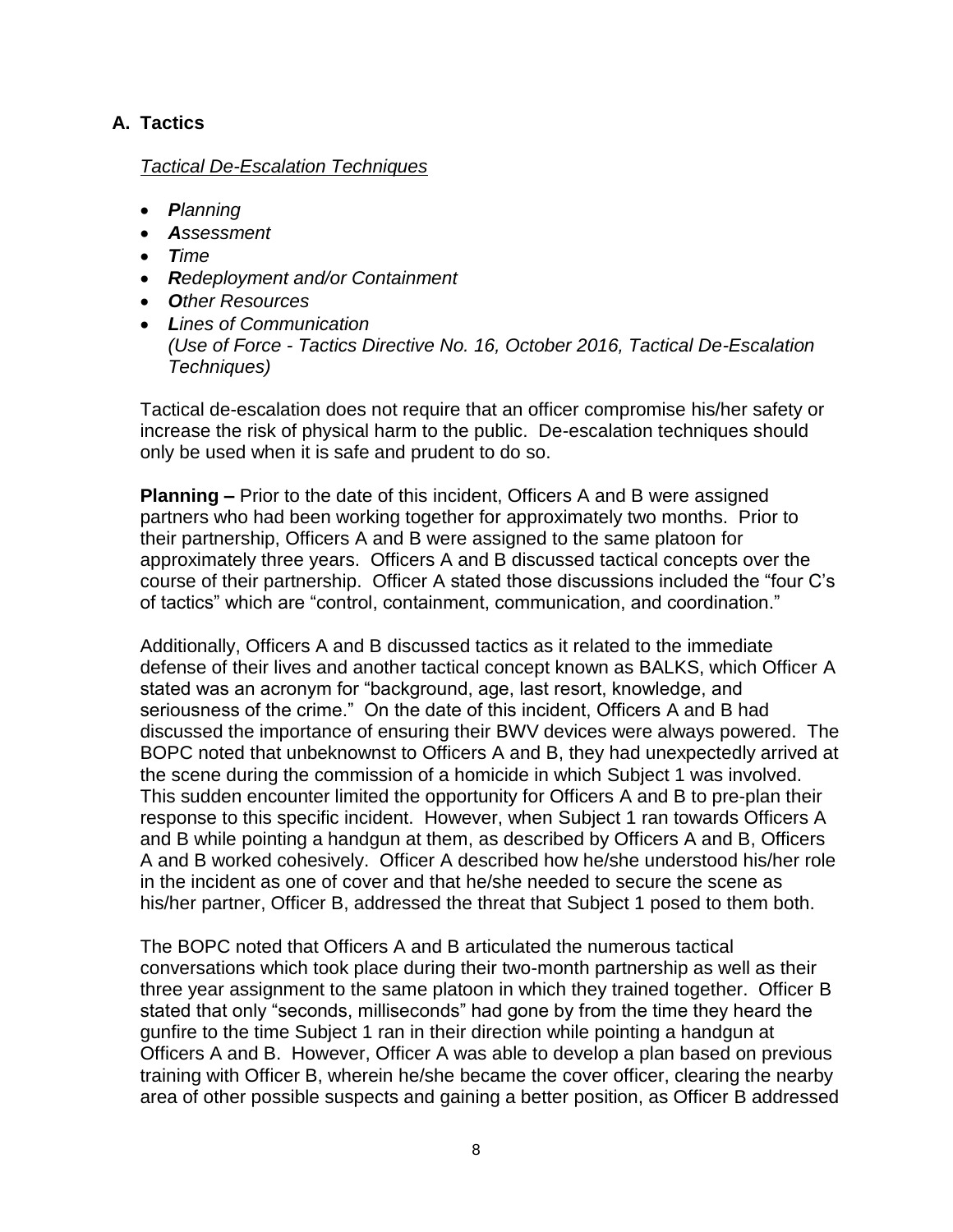the threat created by Subject 1 and discharged his/her service pistol to protect him/herself and Officer A. The BOPC opined that Officers A and B, given little time to plan, utilized previous training and experience to address the threat in a manner which minimized the risk to themselves and utilized the limited time they had.

**Assessment –** While Officers A and B were approaching the intersection they heard the sound of possible gunfire. Officers A and B assessed the source of the gunfire to determine its location. As Officers A and B approached and stopped at the intersection, they looked west. Officers A and B observed two men running in their direction. Officers A and B also observed, just beyond the two men running, two bodies lying on the ground. This continual assessment, along with their knowledge of the area as it pertained to high crime and gang activity, allowed Officers A and B to conclude that a possible gang shooting had occurred.

Officer B assessed his/her positioning within his/her police vehicle and determined he/she was in a disadvantageous position from which he/she could not move. Officer B stated that he/she would have walked directly into the path of Subject 1 were Officer B to exit his/her police vehicle to obtain a position of advantage. Officer B maintained his/her position in the driver seat to engage Subject 1.

Officer A exited the front passenger seat of his/her police vehicle to acquire a position of cover. Officer A assessed his/her options and utilized the cover of a vehicle parked along the east side of the street, parallel and to east of his/her police vehicle. Officer A crossed the front bumper of the parked vehicle and walked towards the east side of the vehicle in order to obtain a better visual of Subjects 1 and 2. However, Officer A continued to assess and observed a male seated in the driver seat of the parked vehicle. The male fled the scene in the vehicle once Officer A walked past the vehicle. Officer A again assessed and determined that he/she needed to re-gain a position of cover and walked towards his/her police vehicle where he/she was able to address the threat created by Subject 1.

The BOPC noted that Officers A and B heard gunfire and quickly realized they were being faced with an armed suspect running in their direction. The BOPC noted Officers A and B had little time to assess, but were still able to assess their positions, available cover, victims on the ground, the suspects' actions, and from that, determined that a possible gang shooting had just occurred. The BOPC also noted Officers A and B's assessments during and after they discharged their service pistols. Officer B discharged two rounds and assessed that Subjects 1 and 2 had continued running and were out of Officer B's sight. Officer A discharged one round and assessed. Officer A articulated his/her observations and stated that Subjects 1 and 2 were both out of his/her sight.

Once the K-9 search team located Subject 1, Officers F and G conducted assessments of the tactical incident. Subject 1's position, movements, and actions were assessed. The K-9 search team coordinated with each other and took Subject 1 into custody without incident.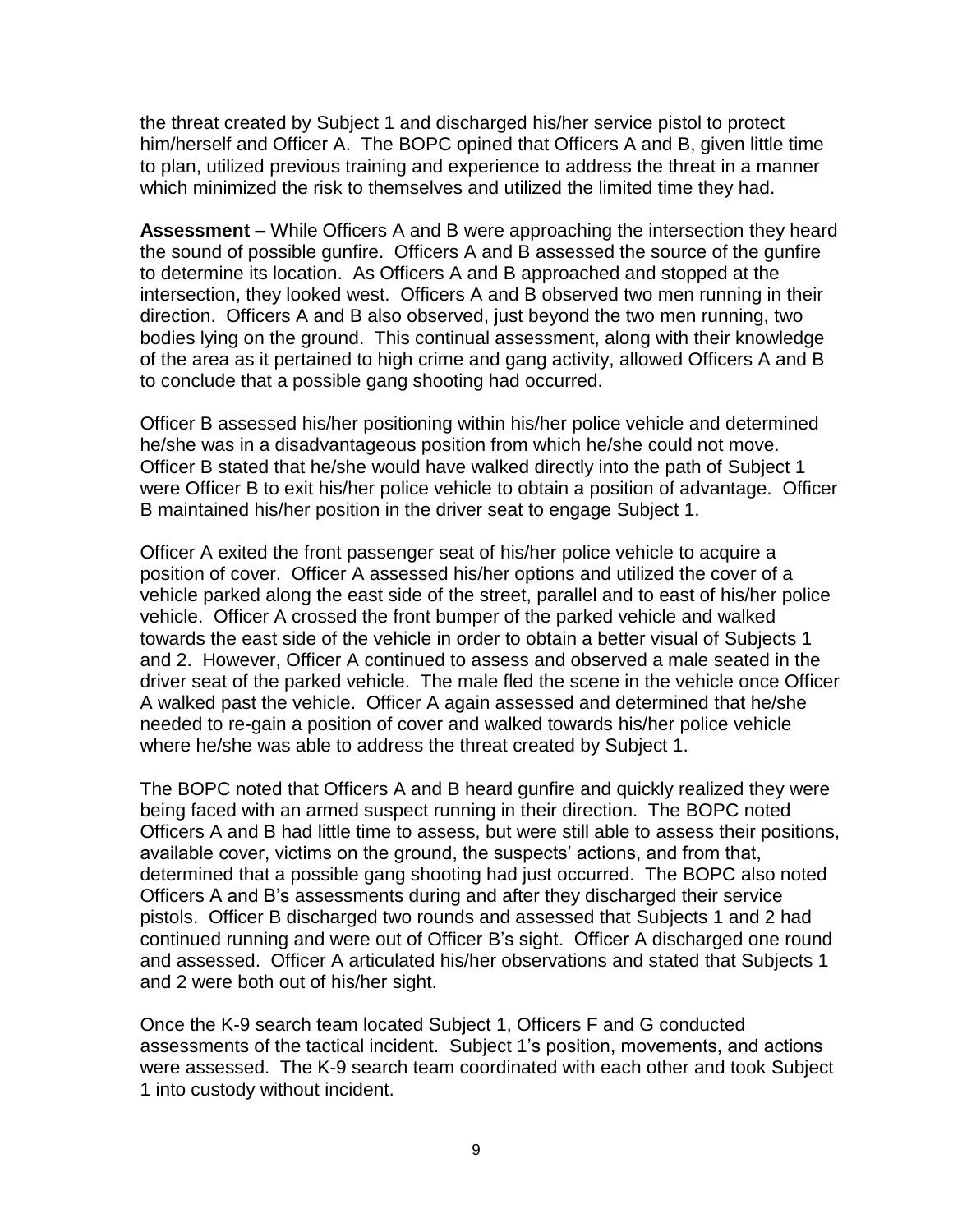**Time –** Officer B stated "seconds, milliseconds" had passed from the time he/she heard gunshots to the time Subject 1 was pointing a handgun in his/her direction. Officer A observed Subject 1 running toward him/her, while holding a handgun, shortly after Officer A had observed people lying on the ground. Officer A's attempt to gain distance between him/herself and Subject 1 provided him/her with additional time to assess the situation.

The BOPC noted Officers A and B's time to react to the incident was limited due to Subject 1's actions as he ran towards the officers while armed with a handgun, as described by Officers A and B. However, the BOPC noted Officers A and B utilized the limited time they had in order to address the threat posed by Subject 1 in an effective and controlled manner.

**Redeployment and/or Containment –** Officers A and B both attempted to redeploy to improve their cover. However, each was met with obstacles. Officer B could not safely redeploy without placing him/herself in Subject 1's path. Officer A attempted to acquire cover, but after he/she began to utilize another vehicle as cover, the vehicle drove away. After Officers A and B addressed the threat, which Subject 1 presented, they each began setting up a perimeter in order to direct responding units to points of containment.

The BOPC noted Officer B's articulation for being unable to redeploy to a better tactical position. Had Officer B exited his/her vehicle, he/she possibly would have stepped into Subject 1's path. Officer B would have been closing the distance between him/herself and Subject 1, giving him/her less time to react. The BOPC noted this would not have been an optimal way to utilize redeployment and acknowledged Officer B's thorough assessment of his/her options for redeployment. The BOPC noted that Officer A described his/her redeployment as he/she exited his/her police vehicle to seek cover from a parked vehicle. The BOPC acknowledged Officer A also created distance by redeploying and therefore provided him/herself more time to react.

The BOPC also noted that Officers A and B were attempting to utilize the tactic of containment during this incident. The BOPC discussed Officers A and B's restraint in not initiating a foot pursuit. The BOPC noted that because of the officers' restraint, they were able to provide aid to both victims who had just been shot and request a Rescue Ambulance for them both.

A containment perimeter was established. Once Subject 1 was located by the K-9 search team, the search team redeployed to establish a position of tactical advantage on Subject 1. The K-9 search team took Subject 1 into custody after redeploying their positions.

**Other Resources –** Immediately after the OIS occurred, Officer A holstered his/her service pistol and retrieved his/her handheld radio. Officer A began broadcasting to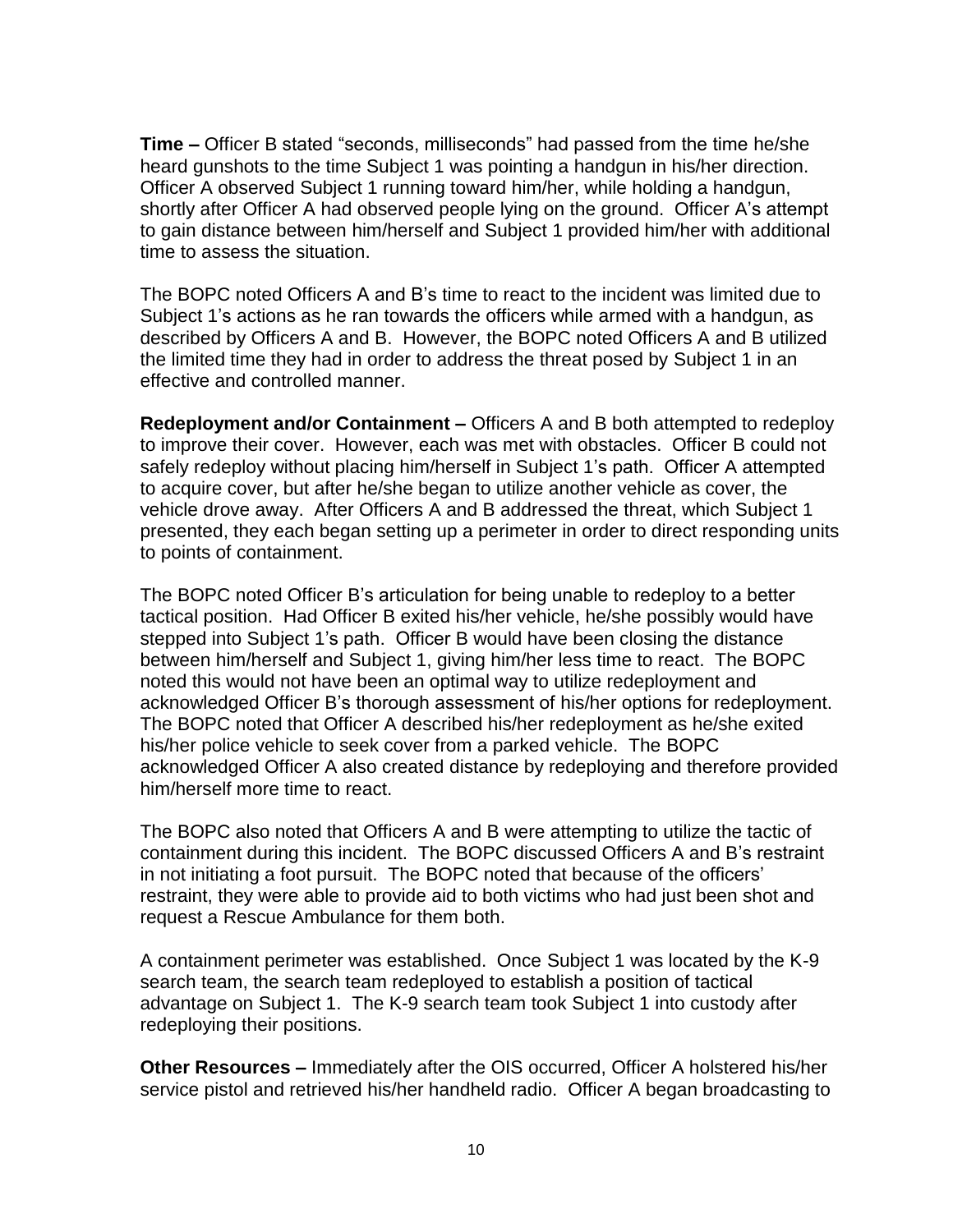Communications Division (CD) and requested additional resources to respond to the location. Officer A requested a supervisor, as well as officers to begin setting up a perimeter. Officer B began advising responding officers that the two people down on the ground were victims and requested Rescue Ambulances for the victims.

The BOPC noted that Officers A and B did not have the opportunity to request resources before the OIS, but they did request resources when practicable. Officers A and B requested additional units to respond as well as supervisors and a Rescue Ambulance for both victims. After a perimeter was established, personnel from the K-9 unit located Subject 1 and took him into custody.

**Lines of Communication –** During their time training and working together, Officers A and B had extensive conversations about past tactical scenarios. Due to this incident rapidly unfolding, Officers A and B relied on their previous training and assumed their respective roles of contact and cover. After the OIS, Officers A and B established communications with CD and responding officers. Officers A and B notified responding officers that the people lying on the ground were victims of a shooting and not the suspects. Officers A and B also ensured the responding supervisors were briefed on the incident and communicated their involvement in the OIS. The BOPC noted that while communication is paramount, tactics and scene safety were also a high priority in this incident. The BOPC noted that as soon as practicable, both officers immediately began communicating with each other and to CD immediately after the OIS.

The BOPC also noted that Officers A and B adhered to current practice with regard to radio communication by broadcasting on a separate frequency of the police radio to avoid overloading Hollenbeck base frequency. However, doing so caused a delay in the response of Hollenbeck patrol units since information regarding the incident was relayed by CD between the two frequencies.

• During its review of this incident, the BOPC noted the following tactical considerations:

## **1. Code Six**

In this case, Officers A and B, while patrolling in their assigned area heard the sounds of what they believed to be gunshots coming from an unknown location. The officers were unsure of the exact location of the gunshots. According to Officers A and B, as they came to a stop just south of an intersection, they observed Subject 1 running in their direction as he pointed a handgun at them. This incident rapidly escalated as Subject 1 closed the distance and continued to point his handgun in their direction. Officers A and B discharged their service pistols to protect themselves from the imminent threat of serious bodily injury or death, but after firing, lost sight of Subject 1. After the OIS occurred, Officer A holstered his/her service pistol and broadcast his/her and Officer B's Code Six location.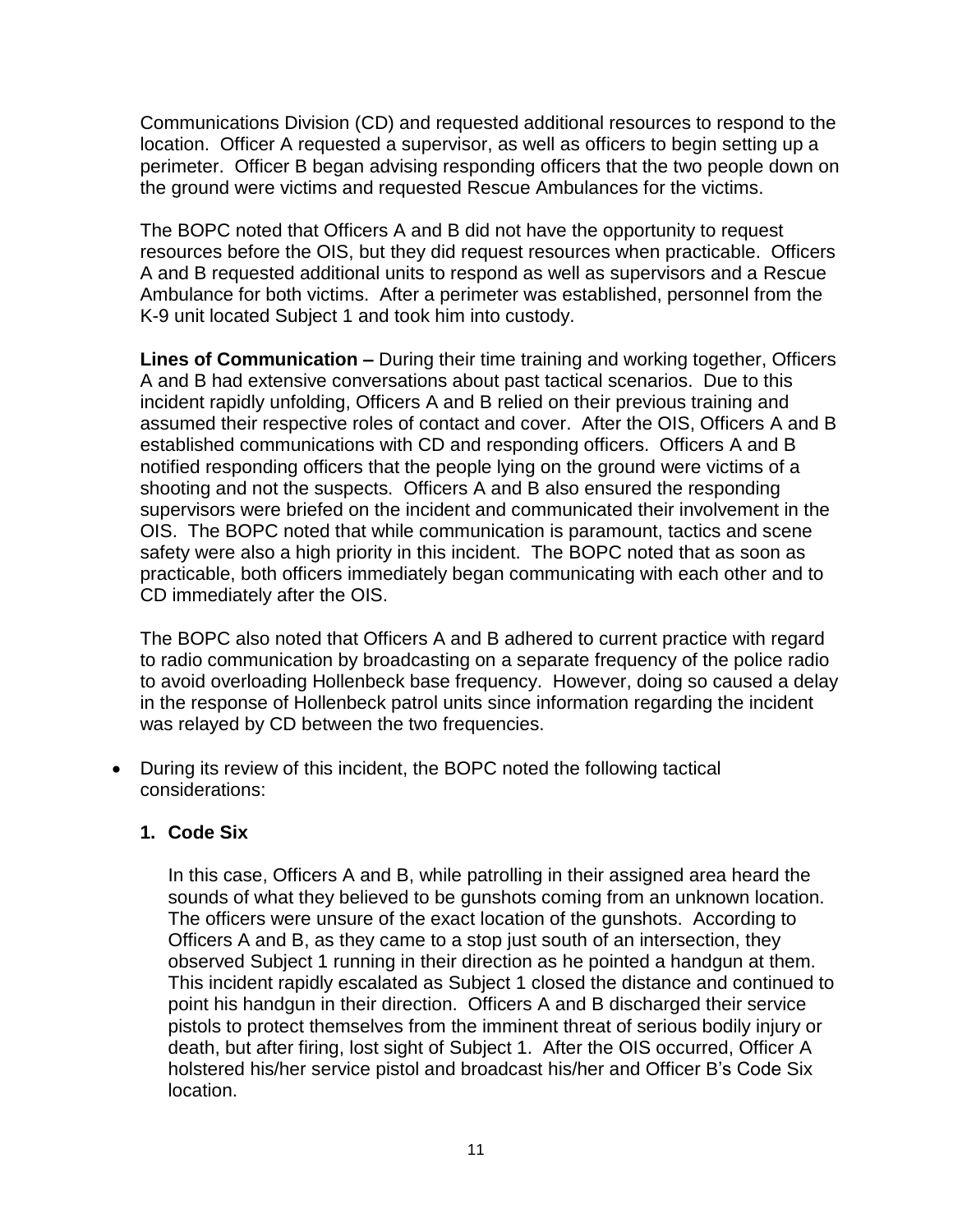The BOPC noted Officers A and B's actions leading up to the incident. Officers A and B were conducting crime suppression when they heard gunfire. Officers A and B, in their attempt to locate the source of the gunfire, observed victims on the ground and Subjects 1 and 2 running in Officers A and B's direction. Subject 1 was holding a handgun and began to point it at Officers A and B. The BOPC noted Subject 1's violent and aggressive actions toward Officers A and B, which caused them to fear for their lives. Both Officers A and B then acted in response to Subject 1, which resulted in an OIS. The BOPC noted that this incident rapidly and dynamically escalated for Officers A and B. The BOPC determined that as soon as it was practicable, the officers immediately made their location known by broadcasting it to CD.

Based on the totality of the circumstances, the BOPC determined that Officers A and B's actions were not a deviation from approved Department tactical training.

#### **2. Utilization of Cover**

Officer A exited his/her police vehicle, which was not equipped with ballistic panels, and sought cover from a nearby parked vehicle, on the east curb. Unbeknownst to Officer A, the vehicle contained a driver who quickly sped off after Officer A had redeployed to the east, passenger side of the vehicle.

UOFRB noted that this incident was dynamic and rapidly escalated for both involved officers. The UOFRB also noted it was unforeseeable that the driver of the parked vehicle was going to drive away.

The UOFRB noted that Officer A's attempt to gain better cover could have possibly left him/her in the street without the benefit of cover once the vehicle drove away. However, Officer A quickly remedied the problem by seeking cover in the area near the rear quarter panel of his/her police vehicle. The SME noted that there were several parked vehicles in the street which were between Officer A and Subject 1, which could have afforded Officer A cover.

Based on the totality of the circumstances, the UOFRB determined, and the BOPC concurred, that Officer A's actions were not a deviation from approved Department tactical training.

#### **3. Situational Awareness**

Upon observing Subjects 1 and 2 running towards Officers A and B, Officer A articulated that his/her subsequent reaction was to redeploy from his/her police vehicle to a position of cover prior to drawing his/her service pistol. Officer A exited the police vehicle and stepped out adjacent to a vehicle parked facing north along the east curb and immediately identified an unknown male seated in the driver's seat. According to a review of video surveillance conducted by FID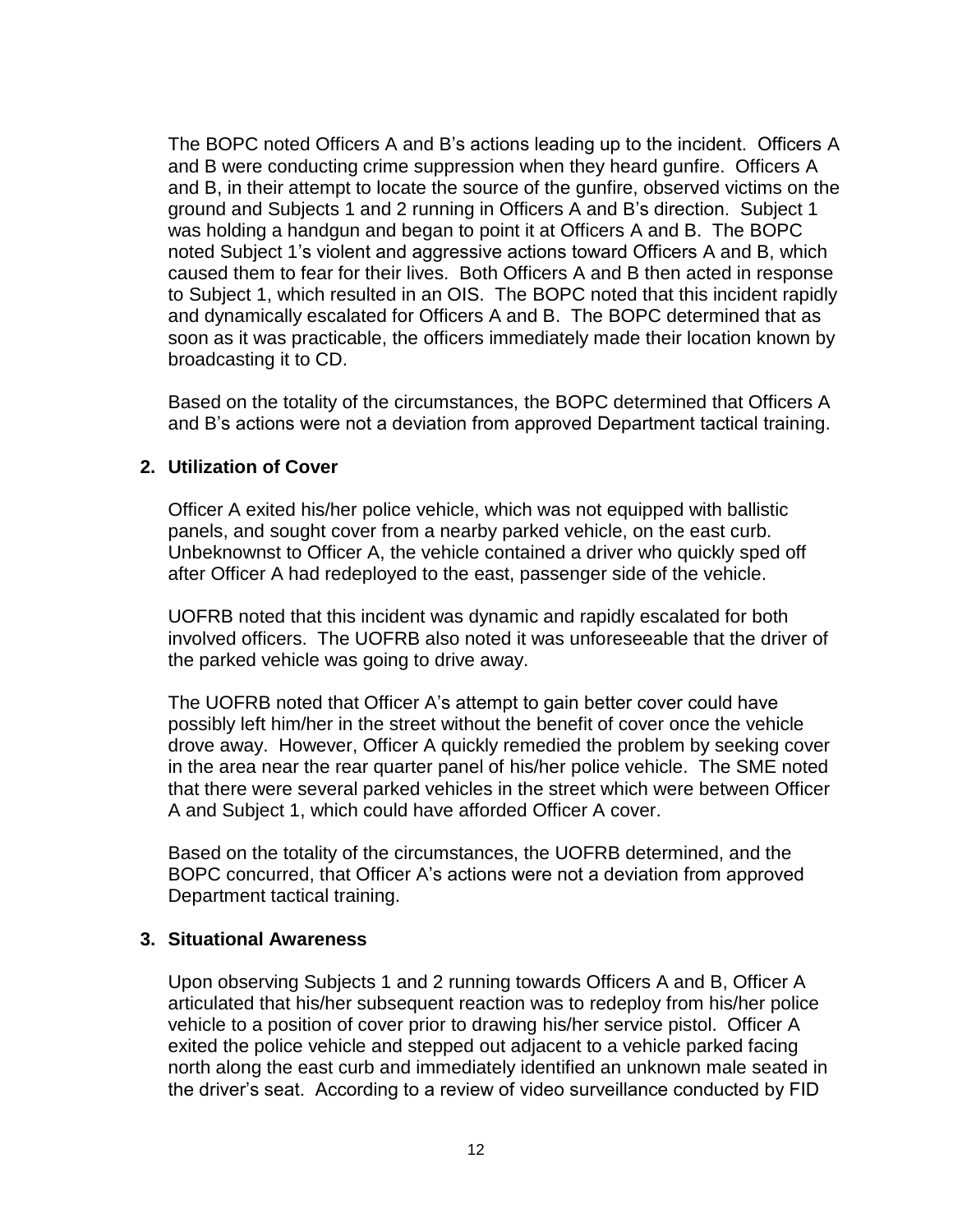investigators, Officer A moved north towards the front bumper and across the front of that vehicle to the sidewalk. The vehicle then immediately drove out of sight to the east. According to Officer A, he/she redeployed to the right rear corner of his/her police vehicle, drew his/her service pistol, and became involved in an OIS.

The FID investigation determined that Officer A was further south of the rear corner panel of his/her police vehicle. The analysis conducted by FID investigators could not identify Officer A's exact position as being in the street or on the east sidewalk at the time he/she discharged his/her service pistol at Subject 1.

The BOPC considered Officer A's decision to complete his/her redeployment to cover prior to drawing his/her service pistol. The BOPC reviewed video evidence and Officer A's transcripts. Investigators from FID presented that Officer A's movements from exiting his/her police vehicle to moving to cover were rapid. Based on the totality of the evidence, FID investigators opined that Officer A's movements were completed in a few seconds. The BOPC also considered the rapid escalation of the incident and the few seconds of time afforded to Officer A to obtain full situational awareness of the incident. The BOPC determined that due to the totality of the investigation, Officer A's decision to redeploy and then draw his/her service pistol did not cause an unreasonable delay in his/her drawing of his/her service pistol.

Based on the totality of the circumstances, the BOPC determined that Officer A's actions were not a deviation from approved Department tactical training.

## **Additional Tactical Debrief Topics**

• **Coordination of a Tactical Incident Involving Multiple Divisions –** Officers A and B each broadcast a "help" call, that shots had been fired, and a requested a Rescue Ambulance over their specialized division's frequency. Officers A and B continued broadcasting on that frequency for the remainder of their broadcasts throughout the incident. Since the broadcasts were conducted on a separate frequency, Hollenbeck officers, who were on Hollenbeck base frequency, were unable to hear the information. Hollenbeck officers were temporarily unable to determine the location of the OIS and continued to request additional information over Hollenbeck base frequency. Officers were reminded to consider establishing a liaison officer or establish a shared tactical frequency to allow for simultaneous communications with personnel assigned to different frequencies.

The BOPC considered the current capabilities of Communications Division equipment and procedures, including simulcasting broadcasts on multiple frequencies and discussed the need to develop a standardized procedure relative to the use of tactical frequencies amongst personnel assigned to different frequencies.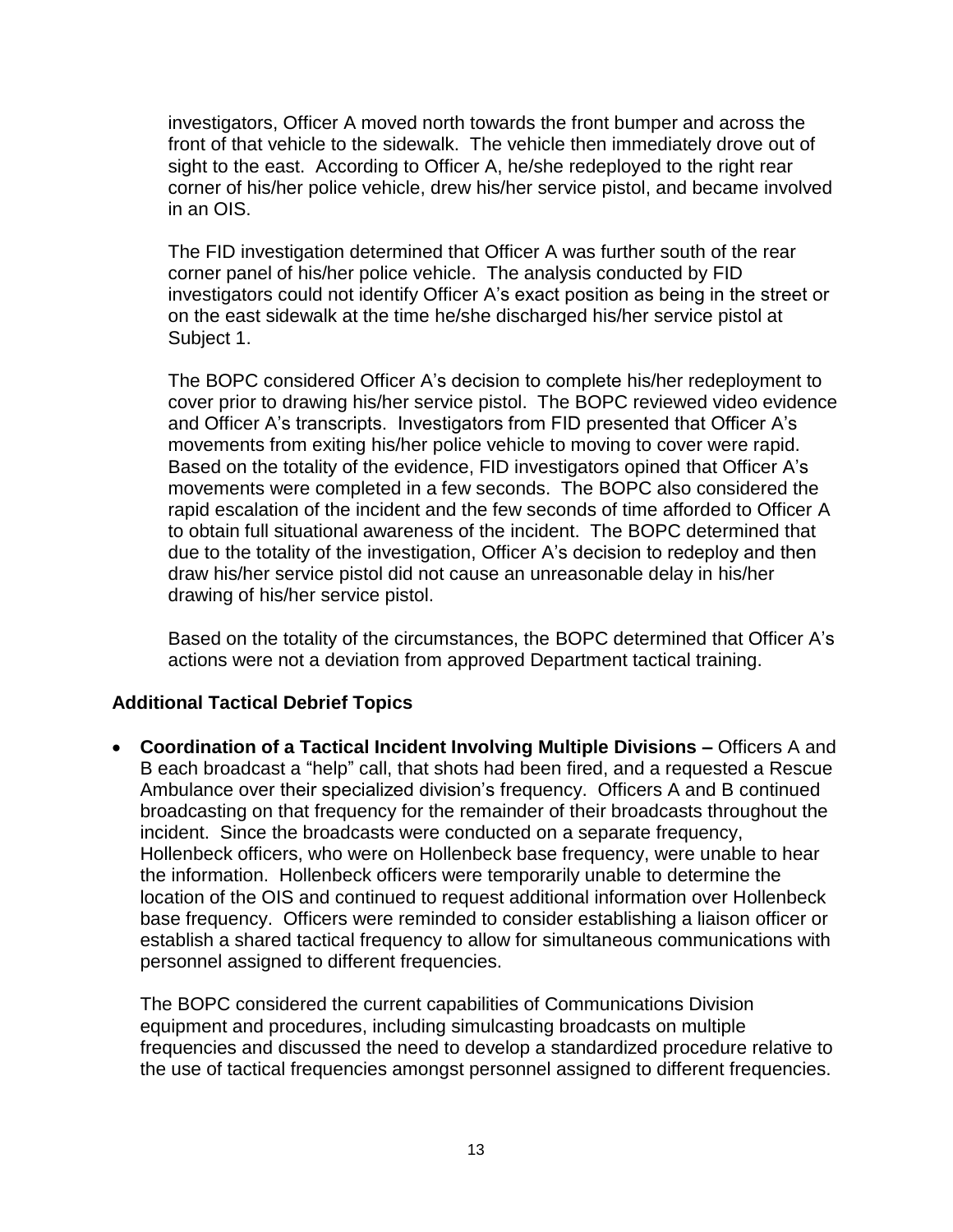• The evaluation of tactics requires that consideration be given to the fact that officers are forced to make split-second decisions under very stressful and dynamic circumstances. Tactics are conceptual and are intended to be flexible and incident specific, which requires that each incident be looked at objectively and that the tactics be evaluated based on the totality of the circumstances.

Each tactical incident also merits a comprehensive debriefing. In this case, there were identified areas where improvement could be made. A Tactical Debrief is the appropriate forum for the involved personnel to discuss individual actions that took place during this incident.

In conducting an objective assessment of this case, the BOPC determined that the tactics utilized by Officers A and B did not deviate from approved Department tactical training.

The BOPC found Officers A and B's tactics to warrant a Tactical Debrief.

## **B. Drawing and Exhibiting**

#### • **Officer A**

According to Officer A, as Officer B drove to the intersection, Officer A suddenly heard shots being fired west of him/her. Officer A leaned forward and believed he/she was in the "middle of a possible shooting in progress." Officer A observed that there were "people kind of down" on the ground and observed two persons "running towards" him/her, in an easterly direction. Officer A observed Subject 1 holding an object. Officer A looked at the object and observed the "outline of a handgun." Subject 1's arms were moving up and down in a running motion. Officer A observed the handgun coming up and being pointed in Officer A's direction. Officer A exited his/her police vehicle and, believing he/she needed to immediately defend his/her life, drew his/her service pistol. Officer A held his/her service pistol in a two-handed grip.

The BOPC conducted a thorough evaluation of the reasonableness of Officer A's drawing and exhibiting of his/her service pistol. The BOPC considered that Officer A was traveling northbound when he/she heard gunshots emanating from an unknown location. Officer A leaned forward and looked west. Officer A observed what appeared to be bodies lying on the ground while Subject 1 was running in Officer A's direction. Officer A, while still seated in his/her police vehicle, observed the outline of a handgun, then quickly observed Subject 1 pointing the handgun in Officer A's direction. Officer A, believing he/she needed to immediately defend his/her life, drew his/her service pistol. Officer A drew his/her service pistol in response to Subject 1's actions. The BOPC noted the totality of Officer A's observations and situational awareness prior to his/her making the decision to draw his/her service pistol.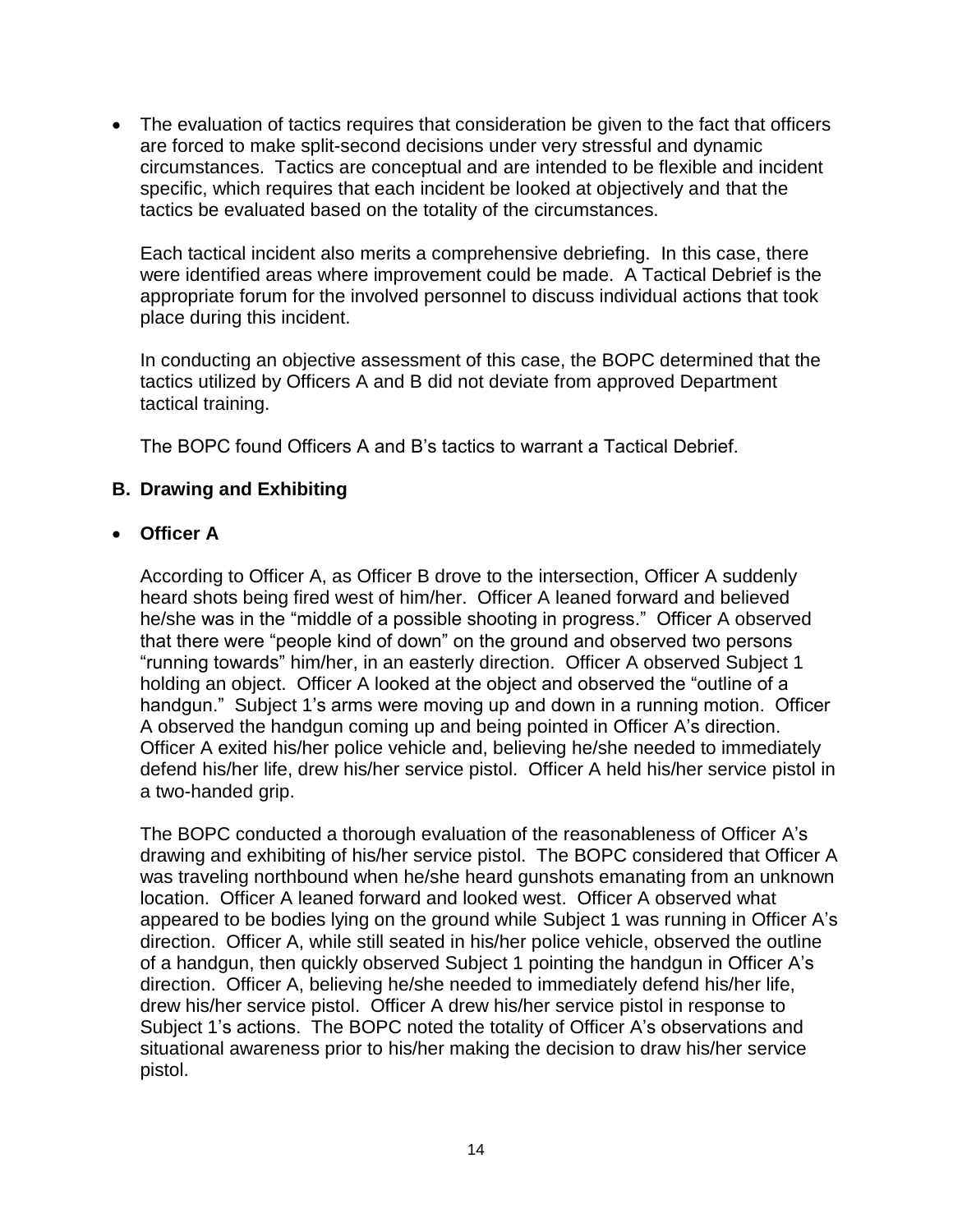Based on the totality of the circumstances, the BOPC determined that an officer with similar training and experience as Officer A, while faced with similar circumstances, would reasonably believe that there was a substantial risk that the situation may escalate to the point where deadly force may be justified.

Therefore, the BOPC found Officer A's drawing and exhibiting of a firearm to be In Policy.

## • **Officer B**

According to Officer B, while driving north he/she heard multiple "gunshots." Upon approaching the intersection, Officer B looked around and, while looking in a westerly direction, observed Subjects 1 and 2 running towards Officer B, in an easterly direction. Officer B observed Subject 1 holding a handgun in his left hand. Officer B also observed two other men lying on the ground, west of the intersection on the south sidewalk, and believed they were the victims of a "gang related shooting." Based on the "totality of the circumstances," Officer B believed that "the situation could potentially escalate where the use of deadly force could be justified." Officer B placed his/her police vehicle into park and drew his/her service pistol. Officer B utilized a two-handed grip and placed his/her finger along the frame.

The BOPC also conducted a thorough evaluation of the reasonableness of Officer B's drawing and exhibiting of his/her service pistol. The BOPC considered that Officer B was driving northbound when he/she heard gunshots emanating from an unknown location. Upon looking west, Officer B observed two individuals lying on the ground while Subject 1 was running in Officer B's direction. Officer B believed a gang shooting may have taken place. Officer B observed Subject 1 pointing a handgun at Officer B. Officer B, believing the "situation could potentially escalate where the use of deadly force could be justified," drew his/her service pistol. The BOPC noted the totality of Officer B's observations and situational awareness prior to his/her making the decision to draw his/her service pistol.

Based on the totality of the circumstances, the BOPC determined, that an officer with similar training and experience as Officer B, while faced with similar circumstances, would reasonably believe that there was a substantial risk that the situation may escalate to the point where deadly force may be justified.

Therefore, the BOPC found Officer B's drawing and exhibiting of a firearm to be In Policy.

## **C. Use of Lethal Force**

## • **Officer A** – (pistol, one round)

According to Officer A, he/she observed Subject 1 holding a handgun as Subject 1 was running in an easterly direction. As Subject 1 was running, Officer A observed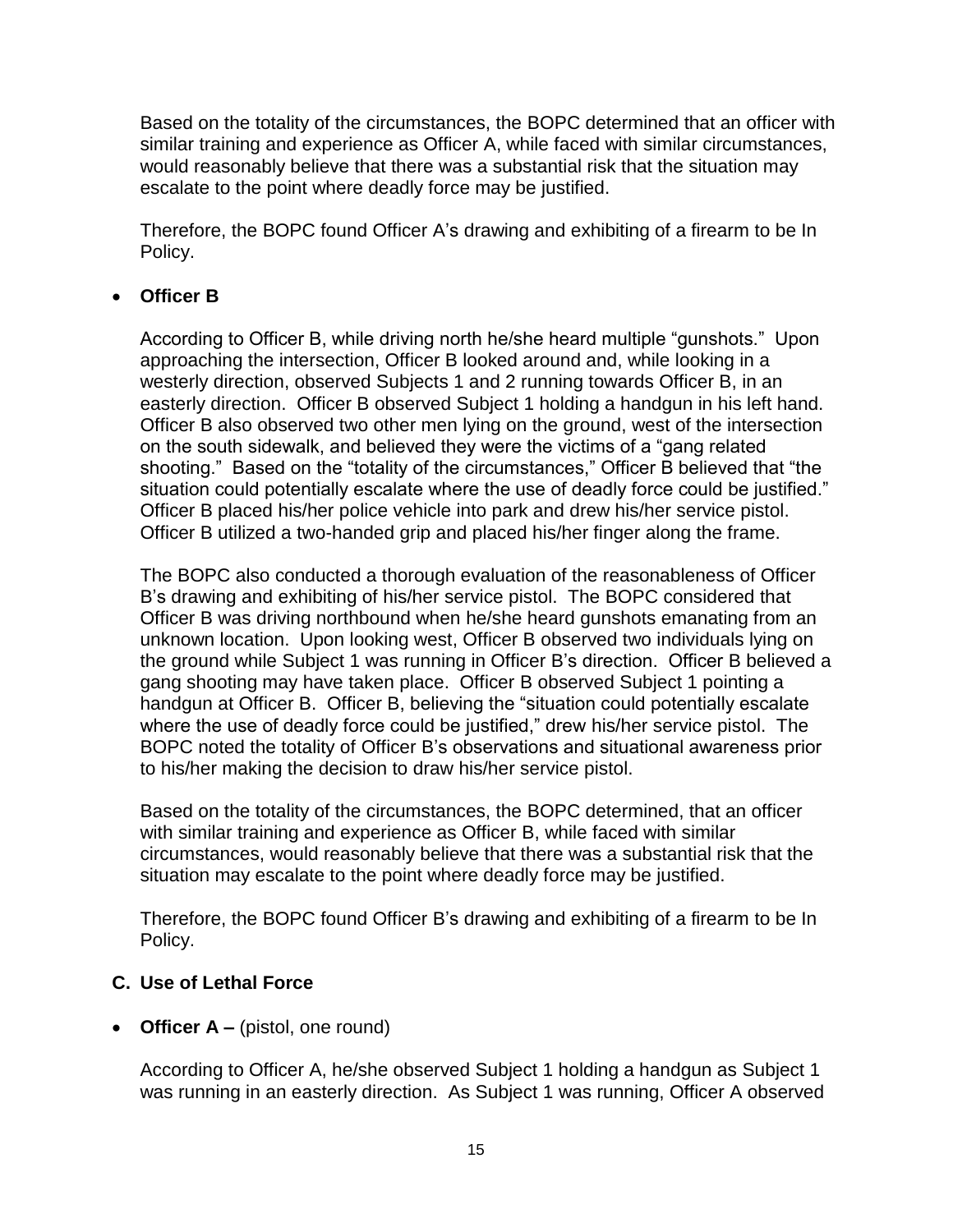Subject 1's handgun pointing in Officer A's direction, causing him/her to fear for his/her life. Officer A stated that he/she believed that the "suspect [was] going to fire at me or my partner." Officer A assessed to ensure he/she had a "good background" prior to discharging his/her service pistol. Officer A observed the background, which consisted of a parking lot. While standing on the east side of his/her police vehicle, Officer A raised his/her service pistol utilizing a two-handed grip and aimed at Subject 1's center mass. Officer A stated that "in immediate defense of my life and my partner's life," he/she discharged one round at Subject 1 to stop the threat that Subject 1 posed. Officer A assessed and observed that Subjects 1 and 2 had fled to an unknown location. Officer A determined there was no longer a threat; therefore, he/she ceased firing.

In this case, the BOPC conducted a thorough review and analysis of the reasonableness and necessity of Officer A's use of deadly force. During their review, the BOPC considered Subject 1's actions. According to Officer A, Subject 1, after running from two bodies lying on the ground, held a handgun and brought it upwards, pointing it in the direction of Officers A and B. Subject 1 ran towards Officers A and B while pointing his handgun. Officer A redeployed to a better position of cover, but still observed Subject 1 pointing a handgun in Officers A and B's direction. Officer A believed Subject 1's actions presented the imminent threat of death or serious bodily injury and discharged one round at Subject 1. The BOPC noted that Officer A utilized lethal force to prevent serious bodily injury or death to both officers and that Officer A continued to assess after firing his/her round. Officer A observed Subjects 1 and 2 running away and ceased firing. The BOPC noted Officer A's articulation on his/her perception of an imminent threat and the necessity to utilize lethal force in order to protect his/her life and the life of Officer B. The BOPC also considered Officer A's assessment of Subject 1's actions after discharging his/her round and noted Officer A's fire control and discipline. Other force options, including the possible deployment of less-lethal munitions, were not practical due to Subject 1 pointing a handgun at Officers A and B. The BOPC also considered the environmental conditions when considering Officer A's use of lethal force. The BOPC noted it occurred during the hours of darkness with a low level of light in Officer A's background. Additionally, the BOPC considered that the incident was rapidly unfolding and dynamic, affording Officer A limited time to react.

Based on the totality of the circumstances, the BOPC determined that an officer with similar training and experience as Officer A, would reasonably believe Subject 1's actions presented an imminent threat of death or serious bodily injury and that the use of deadly force would be objectively reasonable and necessary.

Therefore, the BOPC found Officer A's lethal use of force to be In Policy.

• **Officer B** – (pistol, two rounds)

According to Officer B, Subject 1 brought his/her handgun up and pointed it in Officer B's direction. Officer B believed Subject 1 had the "ability" and "opportunity"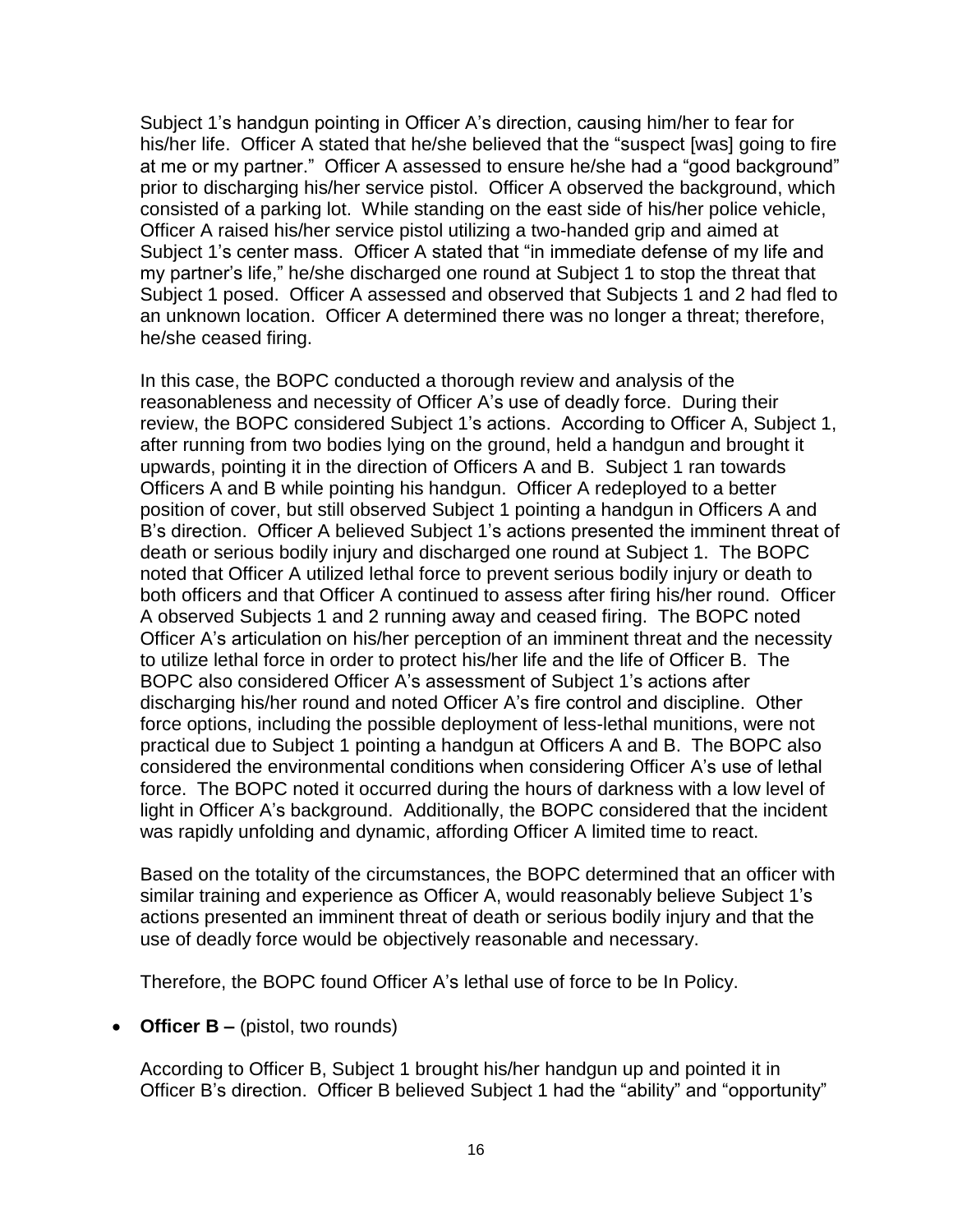to shoot Officer B and had already demonstrated that ability by shooting two other people. Officer B felt "very vulnerable" and believed he/she was going to be shot by Subject 1 as Subject 1 got closer to Officer B. Upon observing Subject 1 raise his handgun, Officer B moved his/her service pistol across his/her chest, towards his/her window, and turned his/her torso in a westerly direction.

According to Officer B, as Subject 1 ran, Subject 1's body was still turned in a position that was facing Officer B and still pointing his handgun at Officer B. Officer B believed he/she could not exit his/her police vehicle since doing so would place him/her in the direct path of Subject 1. From a seated position within his/her police vehicle, Officer B utilized his/her service pistol to aim at Subject 1's upper body, disengaged the thumb safety of his/her service pistol, and placed his/her finger onto his/her trigger. Officer B discharged two rounds at Subject 1. Officer B stated that he/she discharged the two rounds to, "protect myself and my partner (Officer A) from the - - the threat of imminent death or danger or serious bodily injury." After he/she discharged the second round, Officer B could no longer observe Subjects 1 or 2.

In this case, the BOPC conducted a thorough review and analysis of the reasonableness and necessity of Officer B's use of deadly force. During its review, the BOPC considered Subject 1's actions. According to Officer B, Subject 1, after running from two bodies lying on the ground, held a handgun and brought it upwards, pointing it in the direction of Officers A and B. Subject 1 ran towards Officers A and B while pointing his handgun at them. Officer B, unable to redeploy without placing him/herself in the path of Subject 1, believed Subject 1's actions presented the threat of death or serious bodily injury and discharged two rounds at Subject 1.

The BOPC noted Officer B's articulation regarding his/her perception of an imminent threat and the necessity to utilize lethal force in order to protect his/her life and the life of Officer A. Other force options, including the possible deployment of less-lethal munitions, were not practical due to Subject 1 pointing a handgun at Officers A and B. The BOPC considered the environmental conditions when considering Officer B's use of lethal force. The BOPC noted it occurred during the hours of darkness with a low level of light in Officer B's background. Additionally, the BOPC considered that the incident was rapidly unfolding and dynamic, giving Officer B little time to react. The BOPC also considered Officer B's assessment of Subject 1's actions after discharging his/her rounds and noted that Officer B demonstrated fire control and discipline. The BOPC noted that Officer B discharged two rounds and immediately assessed, ultimately ceasing fire once Subject 1 no longer posed an imminent threat of death or serious bodily injury.

Based on the totality of the circumstances, the BOPC determined that an officer with similar training and experience as Officer B, would reasonably believe that Subject 1's actions presented an imminent threat of death or serious bodily injury and that the use of deadly force would be objectively reasonable and necessary.